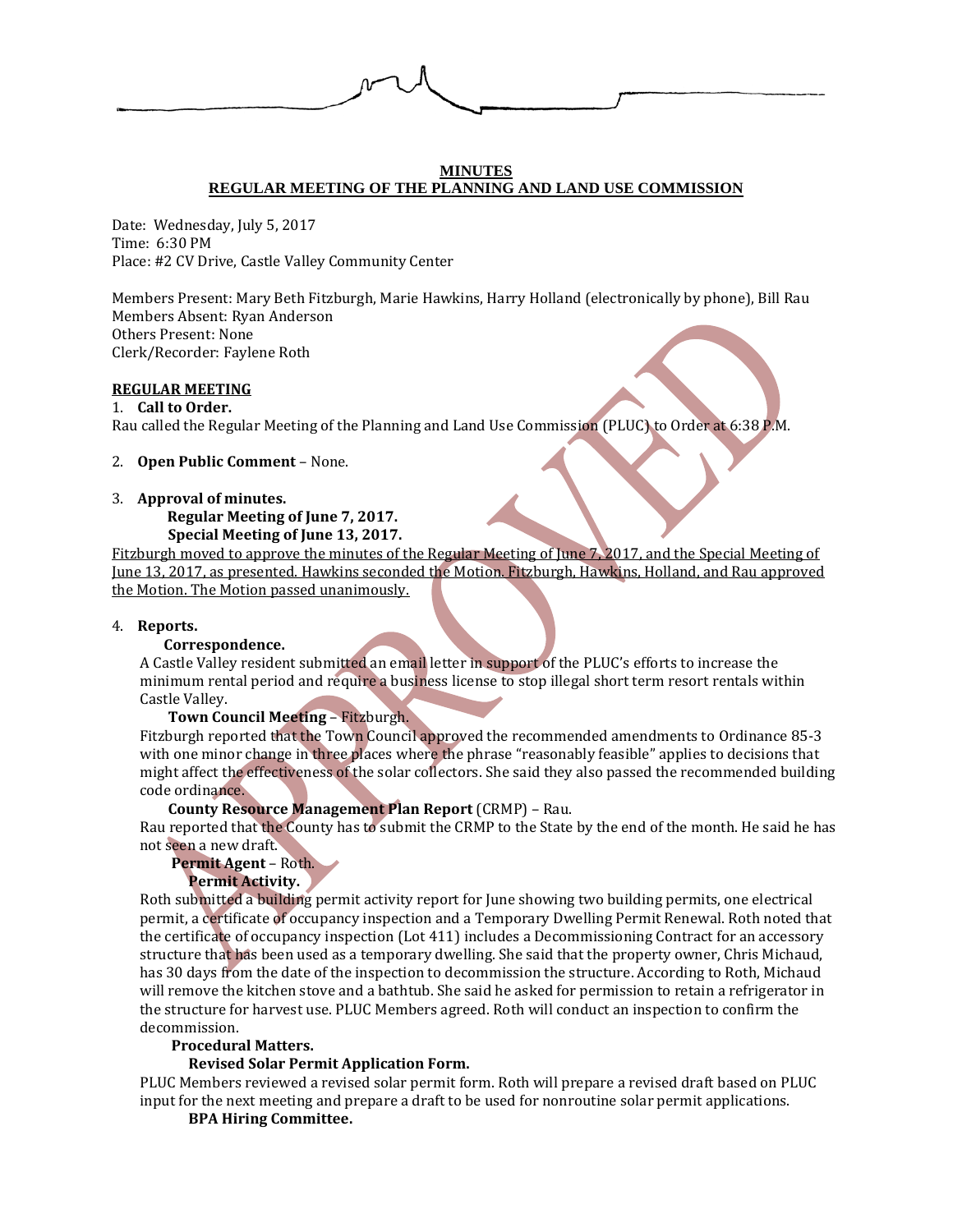

Bill Rau volunteered to serve on the hiring committee for the Building Permit Agent position being vacated by Roth.

### **Job Descriptions.**

Roth provided new job descriptions for the Building Permit Agent and the PLUC Clerk which were approved by the Town Council at its last meeting.

#### **Open Public Meetings Training** (OPMT)**.**

Roth provided information on a few items from the OPMT. (1) Rules regarding Electronic Meetings depend upon the local entity's written procedure. She said that, according to Castle Valley Ordinance 2009-1, one or more members may participate electronically and can be counted to establish a quorum for the meeting. The Ordinance states, that in the event of a communications failure during the meeting, the meeting must be stopped if the participating member is necessary to constitute a quorum and communication cannot be re-established. Any business acted on before the communication failure is still binding. The Ordinance also states that public participation is limited to the anchor location, which is the Town Hall. The Ordinance also states that all votes should be taken by roll call, with each member voting individually and recorded in the Minutes. (2) Member emails are subject to GRAMA. Text messages are not necessarily subject to GRAMA. If text messages are deleted, they are not subject to GRAMA. If they are retained, they are subject to GRAMA.

### **NEW BUSINESS – None.**

#### **UNFINISHED BUSINESS**

5. Discussion and possible action re: requiring a Town permit for special events on property owner's lots. Fitzburgh moved to untable Item 5. Hawkins seconded the Motion. Fitzburgh, Hawkins, Holland, and Rau approved the Motion. The Motion passed unanimously.

Rau said that he has explored a variety of variables—place, duration, number of people—that might determine whether a special event should be permitted but decided that it seemed impractical to require permits for special events. Hawkins agreed that the Town would not want to require a permit for a family reunion. "….or a party," Rau commented. He said that parking for a large event could present an issue for the fire department. Fitzburgh mentioned the effect of something like the Rock Crawler event when a thousand participants have camped along Kane Creek.

PLUC Members discussed what numbers and duration might constitute the need for a permit. Would it be an ordinance or a prohibited use? Would the Nuisance Ordinance cover it? What is the septic impact? What about filming? Fitzburgh noted that if it were an event that people had to pay to attend, then it would be a commercial activity which is not allowed.

PLUC Members agreed to continue to consider the issue. Rau will explore other options. He reported that the property owners for the two large events held this year did provide porta potties.

Fitzburgh moved to retable Item 5. Holland seconded the Motion. Fitzburgh, Hawkins, Holland, and Rau approved the Motion. The Motion passed unanimously.

6. Discussion and possible action re: amendments to Ordinance 85-3 to extend the minimum rental period and require a business license for renting residential property (tabled).

Fitzburgh moved to untable Item 5. Holland seconded the Motion. Fitzburgh, Hawkins, Holland, and Rau approved the Motion. The Motion passed unanimously.

Rau referred to the correspondence regarding an illegal rental for periods shorter than 25 days. He said that he found three Castle Valley vacation rental properties listed on line. All listed a 30-day minimum. He said he tried to sign up for less than 25 days but was not allowed to do so online.

PLUC Members reviewed a summary of potential solutions and concerns. Fitzburgh said that requiring a business license for short-term rentals as stated in #2 conflicts with our ordinance which does not allow short-term rentals. Rau replied that this requirement would apply to any rental for less than six months.

Holland asked how residents have responded in the past when told they cannot rent short-term. Other Members shared one situation where letters were sent with a follow-up by an attorney and fees imposed. However, they noted that the situation has been reported to continue. Rau said he has heard of another rental that might be lax about adhering to the 25-day minimum. They acknowledged the difficulty in gathering evidence. Holland suggested the ordinance is working pretty well with so few rentals occurring. Fitzburgh suggested that requirement of a business license would provide another layer of oversight and allow the